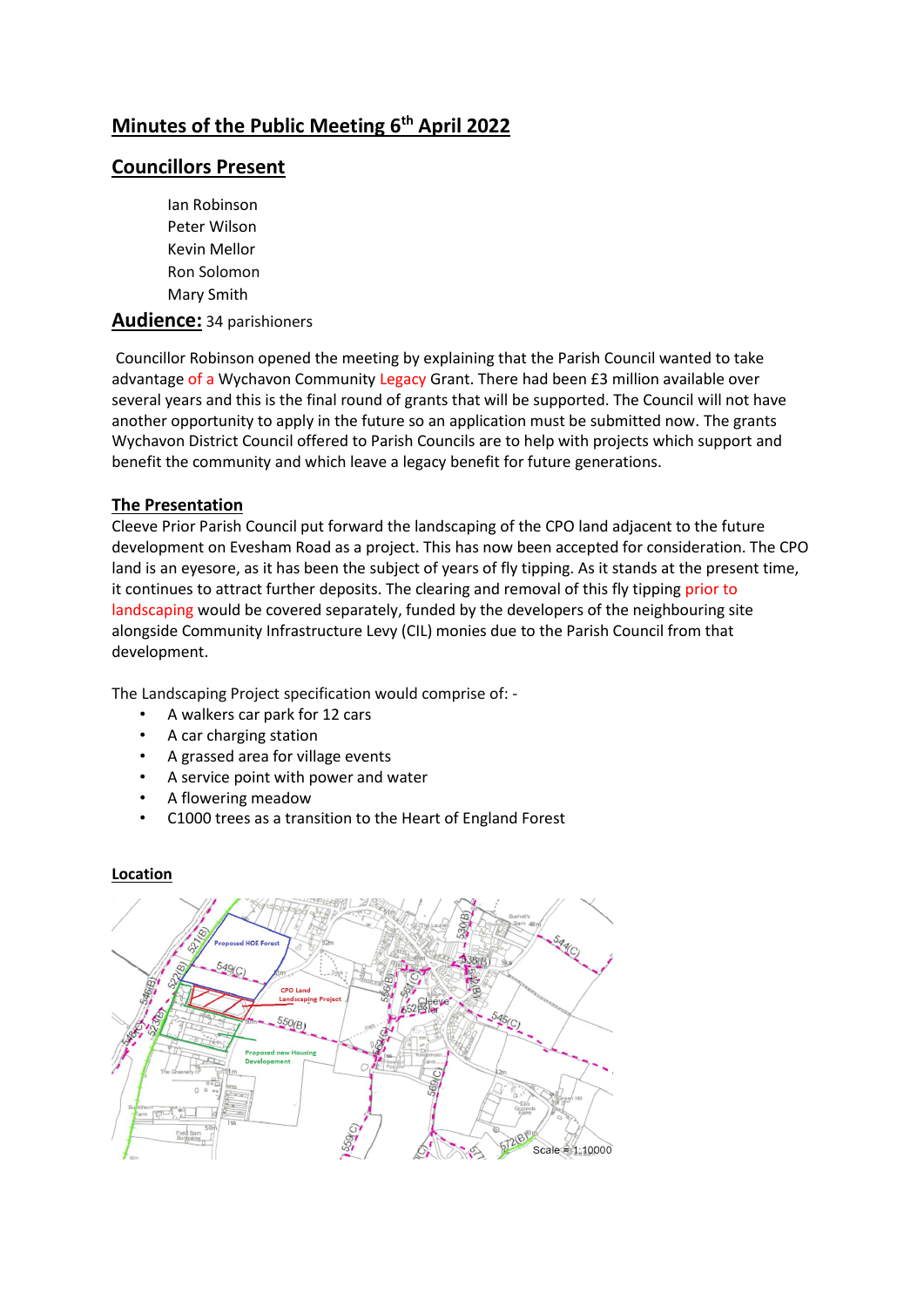

# **Timing**

The landscaping project cannot start until planning permission has been granted and the land has changed ownership. It is expected that work on our project and that of the HOEF could then possibly be completed by the end of the year following this milestone.

#### **Community Support**

This is a community legacy grant and the district council is looking to see that all project details have been shared with the community and parishioner feedback has been taken on board in the final project submission. The support and the involvement of the community is essential in the planning and execution of the project. To this end we are publishing in the monthly magazine and holding this meeting to give details of how you can give feedback.

- We look forward to receiving this either by email, to clerk.cleeveprior@gmail.com. Or
- by physical letter delivered to the Memorial Village Hall (letter box in the front door).
- The Feedback Forms are available from a parish councilor or from the center pages of this month's Parish Magazine.

#### **Questions and Answers**

# **The audience asked the following questions and these are followed by the project teams responses.**

Q: Recognizing the car parking issues in the village, are 12 spaces sufficient? This is especially at times when there is an event.

A: The Council do not want the car parking to dominate the site. The Council believe 12 spaces will be sufficient for walkers. If there is an event then the parking at the Heritage Trust can be utilized.

Q: With all the uncertainty over the site over the past 8 years, is it too early to be planning such a project?